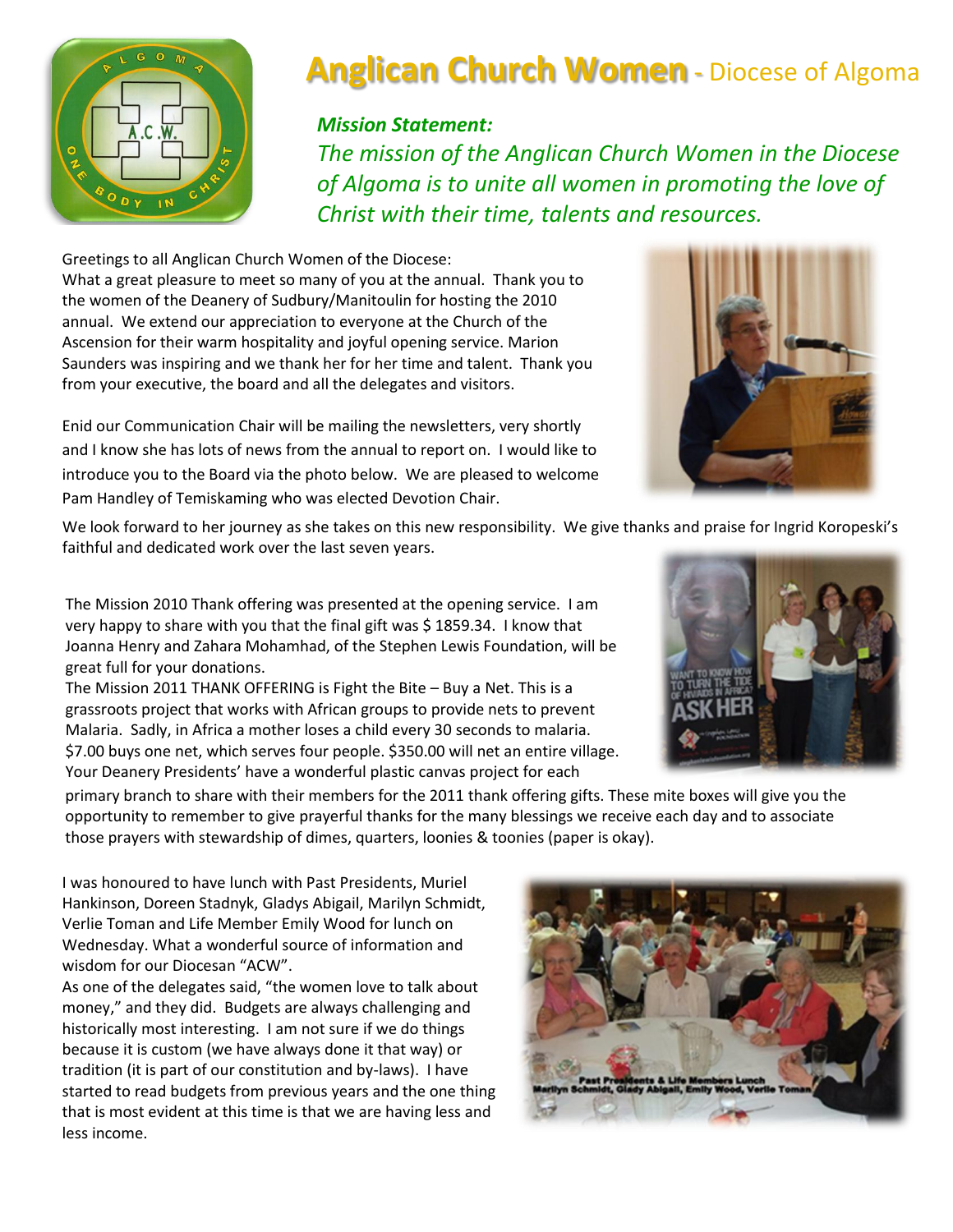In 2002, the operating revenue was approximately \$21,000.00, with additional designated revenue for mission of \$11,000.00 from parish donations and the Margaret Wright table. Operating expenses were approximately \$15,500.00. Mission expenditures were Parish designated money \$9000.00 and to the Diocesan budget \$7000.00.

In 2010, the operating revenue was approximately \$17,000, with additional designated revenue for mission of \$4,000.00 from parish donations and the Margaret Wright table. The operating expenses were approximately \$11,000.00 The Mission expenditures included \$10,000.00 to the Diocesan budget and \$4,000.00 to designated recipients.

This will be a nice project for me, if I am able to locate more annual finances from archives. We have these 10 years of annual booklets shared by the executive who attended most of the meetings. Must admit, I am enjoying rereading reports and various contributions. May we never lose these reports. I will update you about the archives in a later report.

I had a busy May attending a wonderful Diocesan Synod, the National Presbyterian Women Gathering for four days in Toronto. That report follows as it was presented to Anglican Church Women of Canada. I look forward to this coming year.





## Dates to Remember:

Fall Board Meeting September 25-26, 2011.

Spring Conference and Annual Meeting Tuesday May 14 to 16, 2012 Deanery of Temiskaming

Anglican Church Woman's Sunday Sunday May 20, 2012

My wish from the 2002 Annual booklet (*an oldie but still true*)

May the luck of the Irish always be at hand, and good friends always near you.

May each and every coming day, Bring some special joy to cheer you.

Blessings always

Jacquie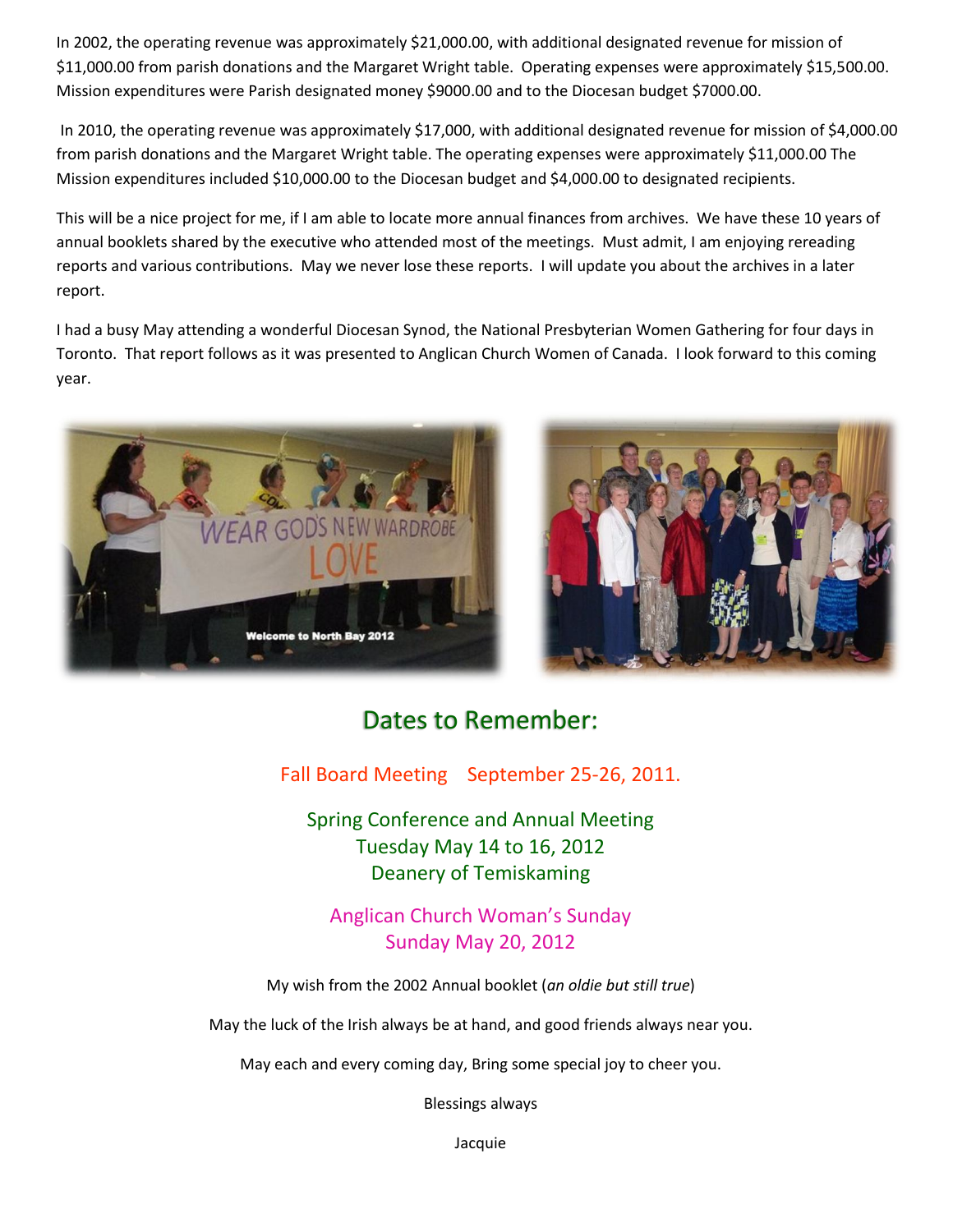## "Look In - Shout Out"

### National Presbyterian Women`s Gathering May 20th – 22nd, 2011

I was privileged to attend the National Presbyterian Women's Gathering, to represent Anglican Church Women of Canada. I received a very warm and hospitable welcome, from many of the 600 women from around the world in attendance. The Presbyterian Church is small in numbers and finances compared to our Anglican Church in Canada; however, I cannot emphasize the mission work they are committed to worldwide. They had in attendance Missionaries they support from Japan (3), Korea (3) Indian (3) Africa (10) Scotland (1) and several of their aboriginal sisters from across Canada. Sessions were inspiring and very thought provoking. We have much to learn about Mission.



The keynote speaker was The Dr. Margaret Somerville, who lectures at Universities around the world on ethics and genetics. Her question was; "Should religion have a voice in the Public Square?" She spoke of euthanasia, abortions, new reproductive technology, designer babies, same sex marriages and transplanted tourism. We live in a secular society and various religions must share, as most of humanity does believe that "do unto others, as you would have others do unto you," This was a thought provoking 1 ½-hour session. Dr. Somerville returned Saturday for another wonderful session on the importance of ALL children knowing their biological genetics. She spoke at length re Children's rights, raising the questions on same gender parents, identity of sperm/ova donations, adoption (essential to have open adoptions) and cloning. Ending with the thought, "Genetics should do no harm to any child". Yes another 1 ½-hour session. Two very challenging sessions to pray about but also to "Look In - Shout Out".



Saturday afternoon: The Rev. Dr. Dorcas Gordon, Principal of Knox College presented a workshop entitled "Reading the Scripture as Women." Not only as women, do we read and interpret it differently but also women of different cultures have different interpretations. This made me think of World Day of Prayer and how sometimes, I do not understand the reasons for the stories. An example given was the interpretation of money in scripture, "Latin American women believe "money is the root of all evil" – North American women believe "love of money is the root of evil". Dr. Gordon spoke of the authors of the Bible.

We believe men wrote them, as they seem to have a man's perspective. Is it possible that the author of Hebrews was a woman? She left us with many questions and challenged us to read with suspicion, critical remembrance, proclamation, and imagination.

Women played a large and important part in everyday life during the time of Christ and even before in the Old Testament, (Numbers 27: 1-8) the four daughters of Zelophehad challenged Moses for their birthrights, since they had no brother. Many women are mentioned in the Bible, some well know, others not always by name, she challenged us to think of these women and their roles. Dr. Gordon had a strong historical, cultural presentation.